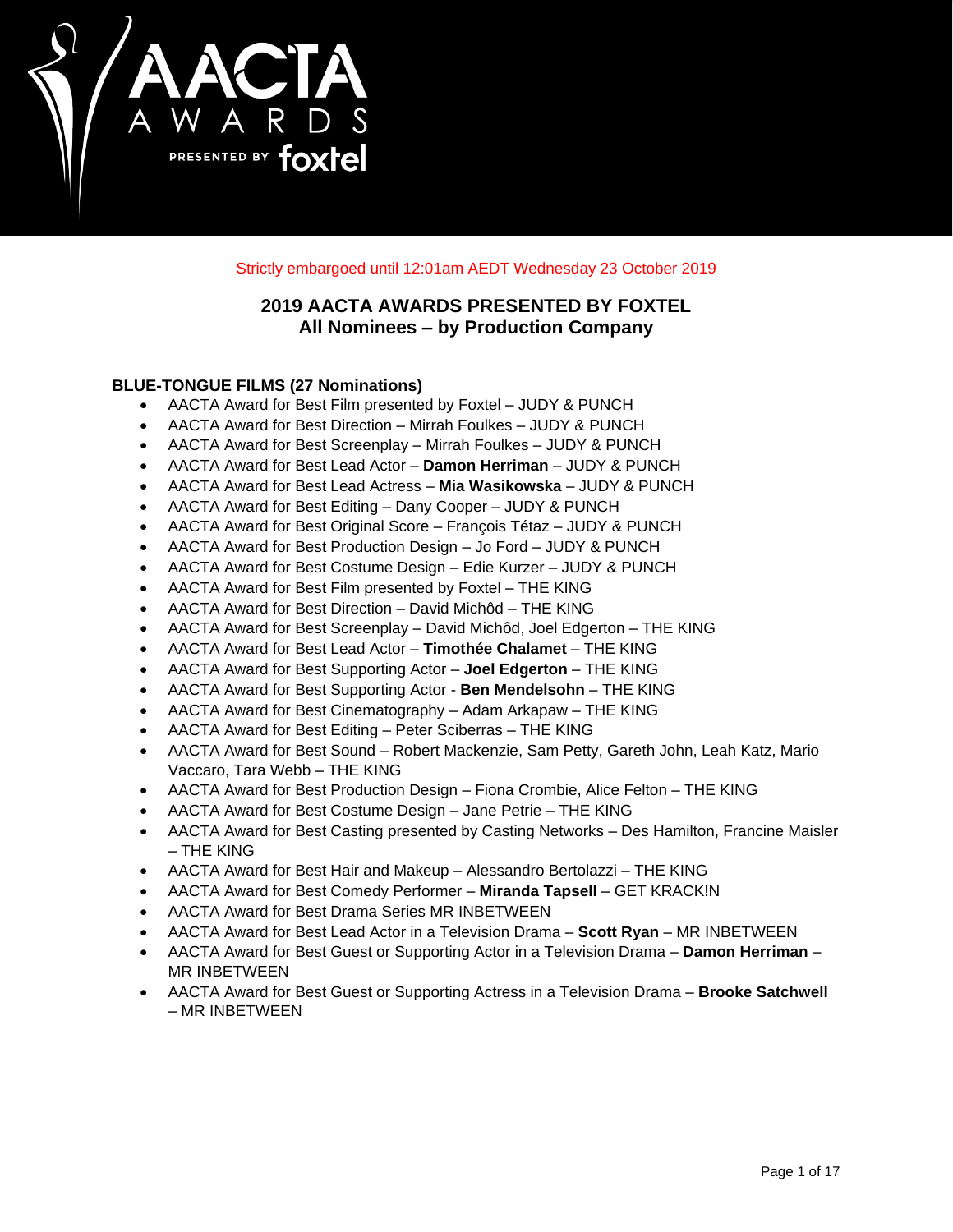

# **LINGO PICTURES (18 Nominations)**

- AACTA Award for Best Lead Actor in a Television Drama **Sam Reid** LAMBS OF GOD
- AACTA Award for Best Lead Actress in a Television Drama **Essie Davis** LAMBS OF GOD
- AACTA Award for Best Lead Actress in a Television Drama **Ann Dowd** LAMBS OF GOD
- AACTA Award for Best Guest or Supporting Actor in a Television Drama **Damon Herriman** LAMBS OF GOD
- AACTA Award for Best Editing in Television *(Episode 1 – The Devil Into Paradise)* Deborah Peart – LAMBS OF GOD
- AACTA Award for Best Cinematography in Television *(Episode 1 – The Devil Into Paradise)* Don McAlpine – LAMBS OF GOD
- AACTA Award for Best Hair and Makeup Zeljka Stanin, Paul Pattison, Cheryl Williams LAMBS OF GOD
- AACTA Award for Best Production Design in Television *(Episode 1 – The Devil Into Paradise)* Chris Kennedy – LAMBS OF GOD
- AACTA Award for Best Direction in a Television Drama or Comedy *(Episode 1 – The Devil Into Paradise)* Jeffrey Walker – LAMBS OF GOD
- AACTA Award for Best Costume Design in Television *(Episode 1 – The Devil Into Paradise)* Xanthe Heubel – LAMBS OF GOD
- AACTA Award for Best Original Score in Television *(Episode 1 – The Devil Into Paradise)* Bryony Marks – LAMBS OF GOD
- AACTA Award for Best Screenplay in Television *(Episode 1 – The Devil Into Paradise)* Sarah Lambert – LAMBS OF GOD
- AACTA Award for Best Sound in Television *(Episode 1 – The Devil Into Paradise)* Bryony Marks – LAMBS OF GOD
- AACTA Award for Best Telefeature or Mini Series LAMBS OF GOD
- AACTA Subscription Television Award for Best Female New Talent **Asha Boswara**  LAMBS OF GOD
- AACTA Subscription Television Award for Best Female New Talent **Emma Lancaster**  LAMBS OF GOD
- AACTA Subscription Television Award for Best Female New Talent **Yvonne Rae**  LAMBS OF GOD
- AACTA Subscription Television Award for Best Male New Talent **Diesel La Torraca** LAMBS OF GOD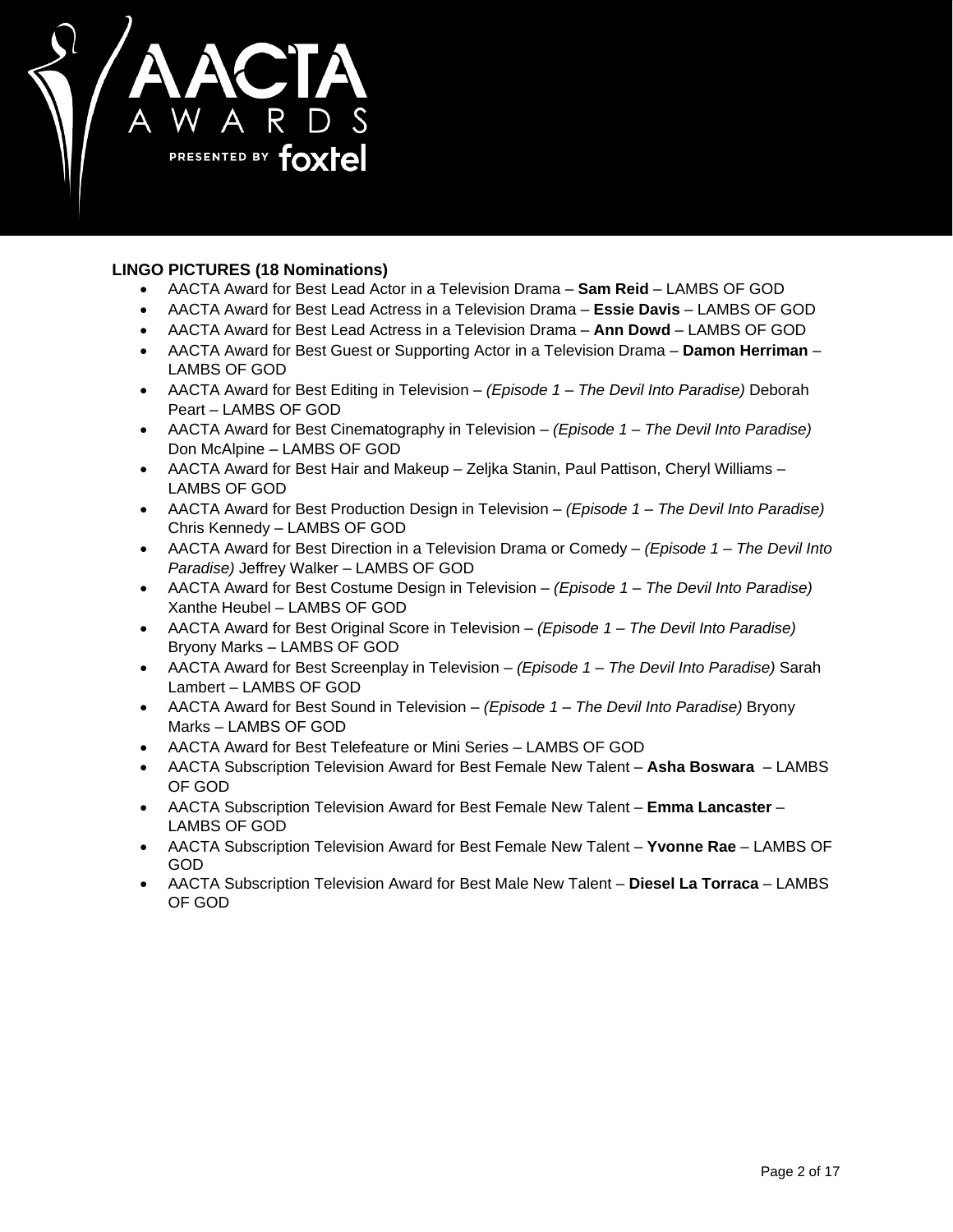

# **CAUSEWAY FILMS (16 Nominations)**

- AACTA Award for Best Film presented by Foxtel THE NIGHTINGALE
- AACTA Award for Best Direction Jennifer Kent THE NIGHTINGALE
- AACTA Award for Best Screenplay Jennifer Kent THE NIGHTINGALE
- AACTA Award for Best Editing Simon Njoo THE NIGHTINGALE
- AACTA Award for Best Sound Robert Mackenzie, Dean Ryan, Leah Katz, Pete Smith THE **NIGHTINGALE**
- AACTA Award for Best Cinematography Radek Ladczuk THE NIGHTINGALE
- AACTA Award for Best Production Design Alex Holmes THE NIGHTINGALE
- AACTA Award for Best Costume Design Margot Wilson THE NIGHTINGALE
- AACTA Award for Best Lead Actor **Baykali Ganambarr** THE NIGHTINGALE
- AACTA Award for Best Lead Actress **Aisling Franciosi** THE NIGTHINGALE
- AACTA Award for Best Supporting Actor **Damon Herriman** THE NIGHTINGALE
- AACTA Award for Best Supporting Actor **Michael Sheasby** THE NIGHTINGALE
- AACTA Award for Best Supporting Actress **Magnolia Maymuru** THE NIGHTINGALE
- AACTA Award for Best Casting presented by Casting Networks Nikki Barrett THE **NIGHTINGALE**
- AACTA Award for Best Hair and Makeup Nikki Gooley, Larry Van Duynhoven, Cassie O'Brien THE NIGHTINGALE
- AACTA Award for Best Indie Film presented by Event Cinemas BUOYANCY

# **MADE UP STORIES (15 Nominations)**

- AACTA Award for Best Film presented by Foxtel THE NIGHTINGALE
- AACTA Award for Best Direction Jennifer Kent –THE NIGHTINGALE
- AACTA Award for Best Screenplay Jennifer Kent –THE NIGHTINGALE
- AACTA Award for Best Editing Simon Njoo THE NIGHTINGALE
- AACTA Award for Best Sound Robert Mackenzie, Dean Ryan, Leah Katz, Pete Smith THE **NIGHTINGALE**
- AACTA Award for Best Cinematography Radek Ladczuk THE NIGHTINGALE
- AACTA Award for Best Production Design Alex Holmes THE NIGHTINGALE
- AACTA Award for Best Costume Design Margot Wilson THE NIGHTINGALE
- AACTA Award for Best Lead Actor **Baykali Ganambarr** THE NIGHTINGALE
- AACTA Award for Best Lead Actress **Aisling Franciosi** THE NIGHTINGALE
- AACTA Award for Best Supporting Actor **Damon Herriman** THE NIGHTINGALE
- AACTA Award for Best Supporting Actor **Michael Sheasby** THE NIGHTINGALE
- AACTA Award for Best Supporting Actress **Magnolia Maymuru** THE NIGHTINGALE
- AACTA Award for Best Casting presented by Casting Networks Nikki Barrett THE **NIGHTINGALE**
- AACTA Award for Best Hair and Makeup Nikki Gooley, Larry Van Duynhoven, Cassie O'Brien THE NIGHTINGALE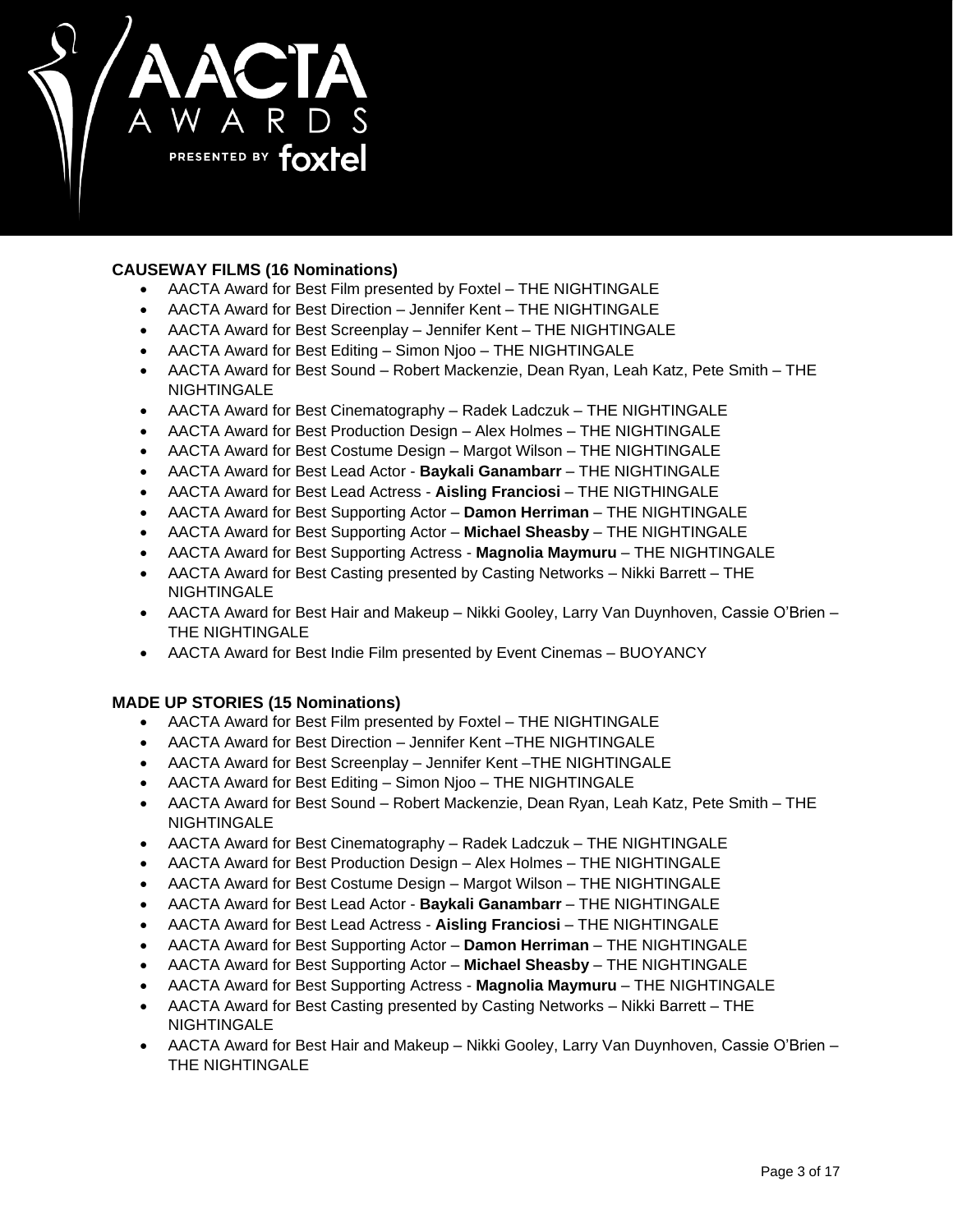

# **A YOKI INC (13 Nominations)**

- AACTA Award for Best Film presented by Foxtel THE KING
- AACTA Award for Best Direction David Michôd THE KING
- AACTA Award for Best Screenplay David Michôd, Joel Edgerton THE KING
- AACTA Award for Best Editing Peter Sciberras THE KING
- AACTA Award for Best Sound Robert Mackenzie, Sam Petty, Gareth John, Leah Katz, Mario Vaccaro, Tara Webb – THE KING
- AACTA Award for Best Cinematography Adam Arkapaw THE KING
- AACTA Award for Best Production Design Fiona Crombie, Alice Felton THE KING
- AACTA Award for Best Costume Design Jane Petrie THE KING
- AACTA Award for Best Lead Actor **Timothée Chalamet**  THE KING
- AACTA Award for Best Supporting Actor **Joel Edgerton**  THE KING
- AACTA Award for Best Supporting Actor **Ben Mendelsohn**  THE KING
- AACTA Award for Best Casting presented by Casting Networks Des Hamilton, Francine Maisler – THE KING
- AACTA Award for Best Hair and Makeup Alessandro Bertolazzi THE KING

# **HOTEL MUMBAI DOUBLE GUESS PRODUCTIONS (13 Nominations)**

- AACTA Award for Best Film presented by Foxtel HOTEL MUMBAI
- AACTA Award for Best Direction Anthony Maras HOTEL MUMBAI
- AACTA Award for Best Screenplay John Collee, Anthony Maras HOTEL MUMBAI
- AACTA Award for Best Editing Peter McNulty, Anthony Maras HOTEL MUMBAI
- AACTA Award for Best Sound Sam Petty, Pete Smith, Nakul Kamte, James Currie, Peter Ristic – HOTEL MUMBAI
- AACTA Award for Best Cinematography Nick Remy Matthews HOTEL MUMBAI
- AACTA Award for Best Original Score Volker Bertelmann aka Hauschka HOTEL MUMBAI
- AACTA Award for Best Production Design Steven Jones-Evans HOTEL MUMBAI
- AACTA Award for Best Costume Design Anna Borghesi HOTEL MUMBAI
- AACTA Award for Best Lead Actor **Dev Patel** HOTEL MUMBAI
- AACTA Award for Best Lead Actress **Nazanin Boniadi** HOTEL MUMBAI
- AACTA Award for Best Supporting Actress **Tilda Cobham-Hervey** HOTEL MUMBAI
- AACTA Award for Best Casting presented by Casting Networks Ann Fay, Leigh Pickford, Trishaan Sarkar – HOTEL MUMBAI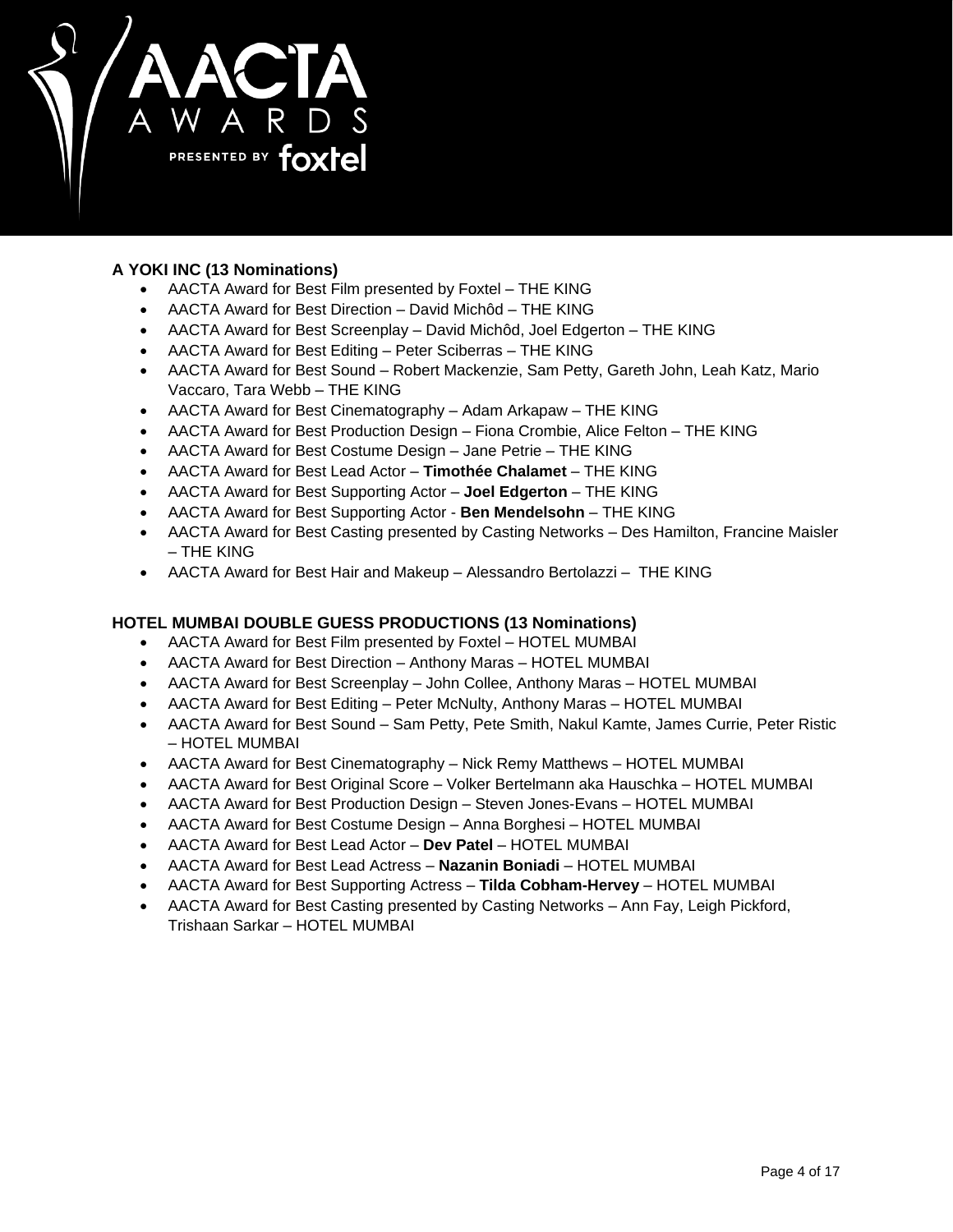

# **PARIAH PRODUCTIONS (13 Nominations)**

- AACTA Award for Best Costume Design Edie Kurzer JUDY & PUNCH
- AACTA Award for Best Direction Mirrah Foulkes JUDY & PUNCH
- AACTA Award for Best Editing Dany Cooper JUDY & PUNCH
- AACTA Award for Best Film presented by Foxtel JUDY & PUNCH
- AACTA Award for Best Lead Actor **Damon Herriman** JUDY & PUNCH
- AACTA Award for Best Lead Actress **Mia Wasikowska** JUDY & PUNCH
- AACTA Award for Best Original Score François Tétaz JUDY & PUNCH
- AACTA Award for Best Screenplay Mirrah Foulkes JUDY & PUNCH
- AACTA Award for Best Production Design Jo Ford JUDY & PUNCH
- AACTA Award for Best Drama Series MR INBETWEEN
- AACTA Award for Best Lead Actor in a Television Drama **Scott Ryan** MR INBETWEEN
- AACTA Award for Best Guest or Supporting Actor in a Television Drama **Damon Herriman** MR INBETWEEN
- AACTA Award for Best Guest or Supporting Actress in a Television Drama **Brooke Satchwell** – MR INBETWEEN

# **PLAN B ENTERTAINMENT (13 Nominations)**

- AACTA Award for Best Film presented by Foxtel THE KING
- AACTA Award for Best Direction David Michôd THE KING
- AACTA Award for Best Screenplay David Michôd, Joel Edgerton THE KING
- AACTA Award for Best Editing Peter Sciberras THE KING
- AACTA Award for Best Sound Robert Mackenzie, Sam Petty, Gareth John, Leah Katz, Mario Vaccaro, Tara Webb – THE KING
- AACTA Award for Best Cinematography Adam Arkapaw THE KING
- AACTA Award for Best Production Design Fiona Crombie, Alice Felton THE KING
- AACTA Award for Best Costume Design Jane Petrie THE KING
- AACTA Award for Best Lead Actor **Timothée Chalamet**  THE KING
- AACTA Award for Best Supporting Actor **Joel Edgerton**  THE KING
- AACTA Award for Best Supporting Actor **Ben Mendelsohn**  THE KING
- AACTA Award for Best Casting presented by Casting Networks Des Hamilton, Francine Maisler – THE KING
- AACTA Award for Best Hair and Makeup Alessandro Bertolazzi THE KING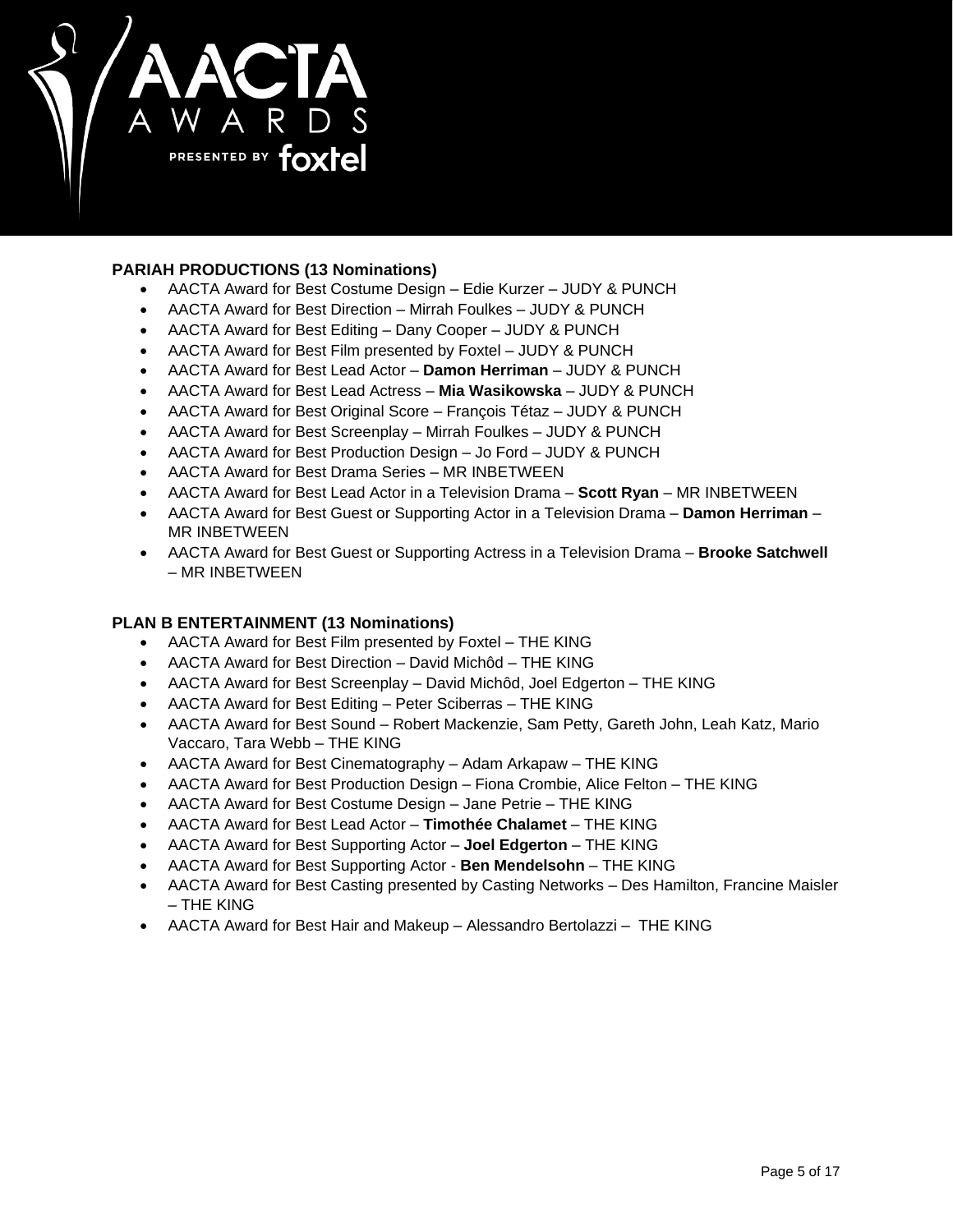

# **PORCHLIGHT FILMS (13 Nominations)**

- AACTA Award for Best Film presented by Foxtel THE KING
- AACTA Award for Best Direction David Michôd THE KING
- AACTA Award for Best Screenplay David Michôd, Joel Edgerton THE KING
- AACTA Award for Best Editing Peter Sciberras THE KING
- AACTA Award for Best Sound Robert Mackenzie, Sam Petty, Gareth John, Leah Katz, Mario Vaccaro, Tara Webb – THE KING
- AACTA Award for Best Cinematography Adam Arkapaw THE KING
- AACTA Award for Best Production Design Fiona Crombie, Alice Felton THE KING
- AACTA Award for Best Costume Design Jane Petrie THE KING
- AACTA Award for Best Lead Actor **Timothée Chalamet**  THE KING
- AACTA Award for Best Supporting Actor **Joel Edgerton**  THE KING
- AACTA Award for Best Supporting Actor **Ben Mendelsohn**  THE KING
- AACTA Award for Best Casting presented by Casting Networks Des Hamilton, Francine Maisler – THE KING
- AACTA Award for Best Hair and Makeup Alessandro Bertolazzi THE KING

# **VICE MEDIA LLC (9 Nominations)**

- AACTA Award for Best Costume Design Edie Kurzer JUDY & PUNCH
- AACTA Award for Best Direction Mirrah Foulkes JUDY & PUNCH
- AACTA Award for Best Editing Dany Cooper JUDY & PUNCH
- AACTA Award for Best Film presented by Foxtel JUDY & PUNCH
- AACTA Award for Best Lead Actor **Damon Herriman** JUDY & PUNCH
- AACTA Award for Best Lead Actress **Mia Wasikowska** JUDY & PUNCH
- AACTA Award for Best Original Score François Tétaz JUDY & PUNCH
- AACTA Award for Best Screenplay Mirrah Foulkes JUDY & PUNCH
- AACTA Award for Best Production Design Jo Ford JUDY & PUNCH

# **FREMANTLEMEDIA AUSTRALIA (9 Nominations)**

- AACTA Award for Best Drama Series WENTWORTH
- AACTA Subscription Television Award for Best Female New Talent **Paulene Gibson** WENTWORTH
- AACTA Award for Best Entertainment Program AUSTRALIA'S GOT TALENT
- AACTA Award for Best Lifestyle Program THE GREAT AUSTRALIAN BAKE OFF
- AACTA Subscription Television Award for Best Female Presenter **Maggie Beer** THE GREAT AUSTRALIAN BAKE OFF
- AACTA Subscription Television Award for Best Female Presenter **Clare Hooper** THE GREAT AUSTRALIAN BAKE OFF
- AACTA Subscription Television Award for Best Male Presenter **Peter Maddison** GRAND DESIGNS AUSTRALIA
- AACTA Award for Best Lifestyle Program GRAND DESIGNS AUSTRALIA
- AACTA Subscription Television Award for Best Female New Talent **Paulene Gibson** WENTWORTH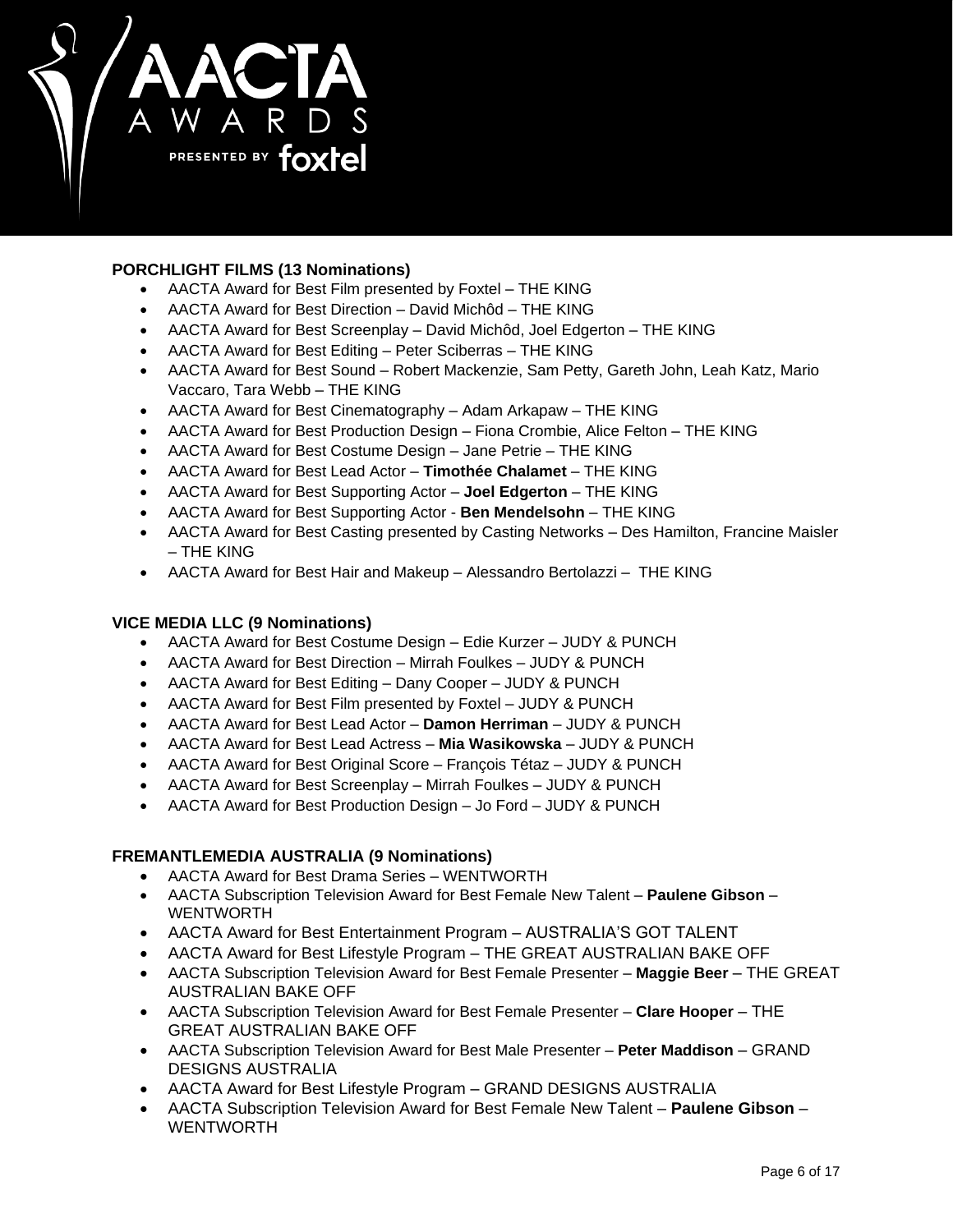

# **DECEMBER MEDIA (8 Nominations)**

- AACTA Award for Best Guest or Supporting Actress in a Television Drama **Asher Keddie** THE CRY
- AACTA Award for Best Lead Actor in a Television Drama **Ewen Leslie** THE CRY
- AACTA Award for Best Lead Actress in a Television Drama **Jenna Coleman** THE CRY
- AACTA Award for Best Cinematography in Television *(Episode 2)* Sam Chiplin THE CRY
- AACTA Award for Best Editing in Television *(Episode 2)* Alastair Reid THE CRY
- AACTA Award for Best Original Score in Television *(Episode 2)* Lorne Balfe THE CRY
- AACTA Award for Best Screenplay in Television *(Episode 2)* Jacquelin Perske THE CRY
- AACTA Award for Best Telefeature or Mini Series THE CRY

# **SYNCHRONICITY FILMS (8 Nominations)**

- AACTA Award for Best Guest or Supporting Actress in a Television Drama **Asher Keddie** THE CRY
- AACTA Award for Best Lead Actor in a Television Drama **Ewen Leslie** THE CRY
- AACTA Award for Best Lead Actress in a Television Drama **Jenna Coleman** THE CRY
- AACTA Award for Best Cinematography in Television *(Episode 2)* Sam Chiplin THE CRY
- AACTA Award for Best Editing in Television *(Episode 2)* Alastair Reid THE CRY
- AACTA Award for Best Original Score in Television *(Episode 2)* Lorne Balfe THE CRY
- AACTA Award for Best Screenplay in Television *(Episode 2)* Jacquelin Perske THE CRY
- AACTA Award for Best Telefeature or Mini Series THE CRY

# **ENDEMOL SHINE AUSTRALIA (8 Nominations)**

- AACTA Award for Best Documentary or Factual Program OLD PEOPLE'S HOME FOR 4 YEAR OLDS
- AACTA Award for Best Entertainment Program AUSTRALIAN NINJA WARRIOR
- AACTA Award for Best Entertainment Program LEGO® MASTERS AUSTRALIA
- AACTA Award for Best Reality Program -- AUSTRALIAN SURVIVOR: CHAMPIONS V **CONTENDORS**
- AACTA Award for Best Direction in Nonfiction Television *(Episode 1)* Richard Franc AUSTRALIAN SURVIVOR: CHAMPIONS V CONTENDORS
- AACTA Award for Best Reality Program MARRIED AT FIRST SIGHT
- AACTA Award for Best Reality Program MASTERCHEF AUSTRALIA
- AACTA Award for Best Factual Entertainment Program GOGGLEBOX AUSTRALIA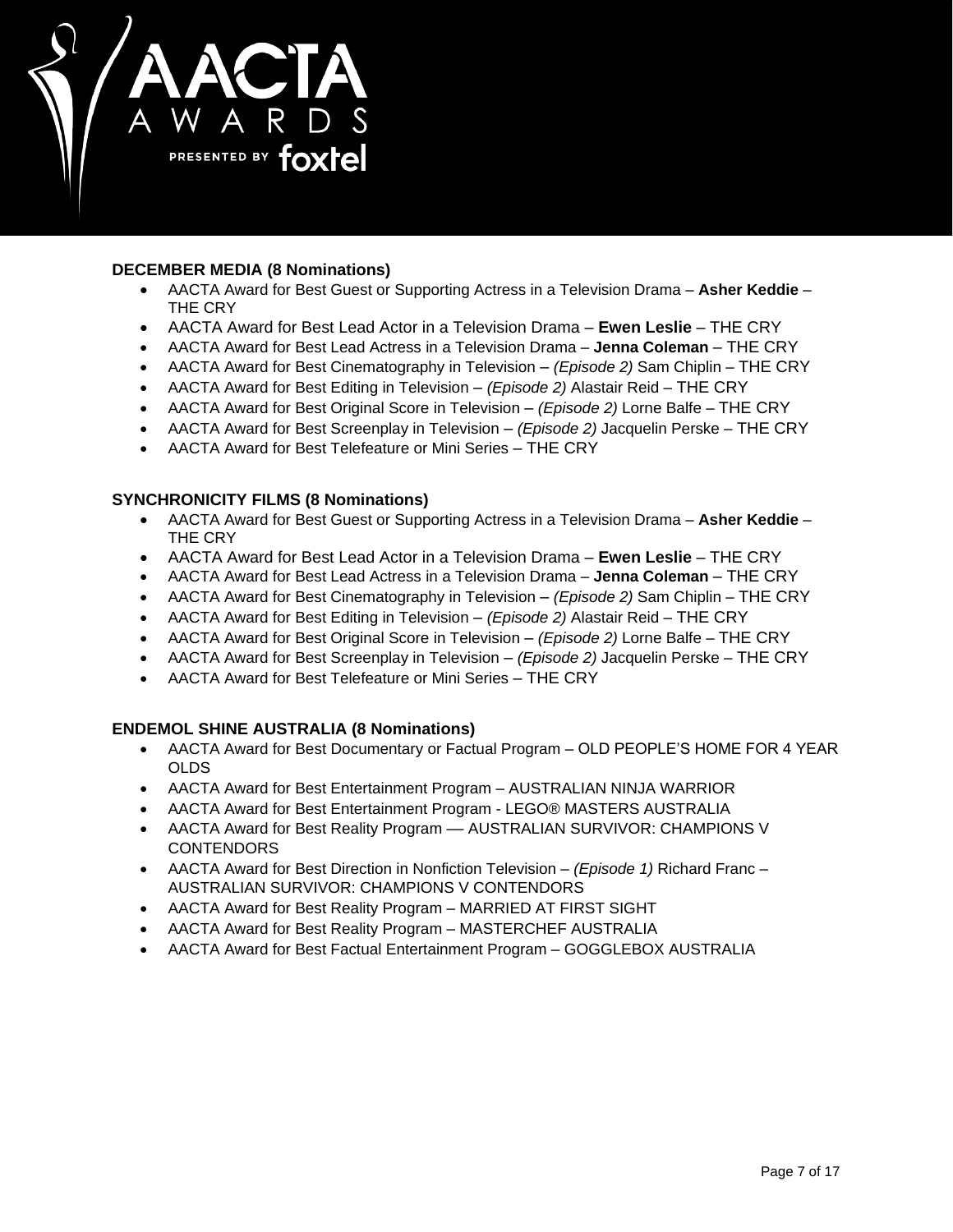

# **BLACKFELLA FILMS (7 Nominations)**

- AACTA Award for Best Drama Series TOTAL CONTROL
- AACTA Award for Best Lead Actress in a Television Drama **Deborah Mailman** TOTAL CONTROL
- AACTA Award for Best Guest or Supporting Actress in a Television Drama **Rachel Griffiths** TOTAL CONTROL
- AACTA Award for Best Casting presented by Casting Networks Anousha Zarkesh TOTAL **CONTROL**
- AACTA Award for Best Direction in a Television Drama or Comedy *(Episode 3)* Rachel Perkins – TOTAL CONTROL
- AACTA Award for Best Editing in Television *(Episode 3)* Deborah Peart TOTAL CONTROL
- AACTA Award for Best Sound in Television *(Episode 3)* Nick Emond, Dane Cody, Luke Mynott, Wes Chew – TOTAL CONTROL

# **FOX SPORTS AUSTRALIA (6 Nominations)**

- AACTA Award for Best Sports Entertainment Program AFL 360
- AACTA Award for Best Sports Entertainment Program BOUNCE
- AACTA Award for Best Sports Entertainment Program ON THE COUCH
- AACTA Award for Best Sports Entertainment Program SUNDAY NIGHT WITH MATTY JOHNS
- AACTA Subscription Television Award for Best Male Presenter **Matty Johns** SUNDAY NIGHT WITH MATTY JOHNS
- AACTA Subscription Television Award for Best Female Presenter **Yvonne Sampson** LEAGUE LIFE, FOX LEAGUE GAME DAY HOSTING

# **GOALPOST PICTURES (6 Nominations)**

- AACTA Award for Best Film presented by Foxtel TOP END WEDDING
- AACTA Award for Best Lead Actress **Miranda Tapsell** TOP END WEDDING
- AACTA Award for Best Supporting Actress **Ursula Yovich** TOP END WEDDING
- AACTA Award for Best Guest or Supporting Actor in a Television Drama **Ewen Leslie** FIGHTING SEASON
- AACTA Award for Best Telefeature or Mini Series FIGHTING SEASON
- AACTA Subscription Television Award for Best Male New Talent **Marco Alosio** FIGHTING **SEASON**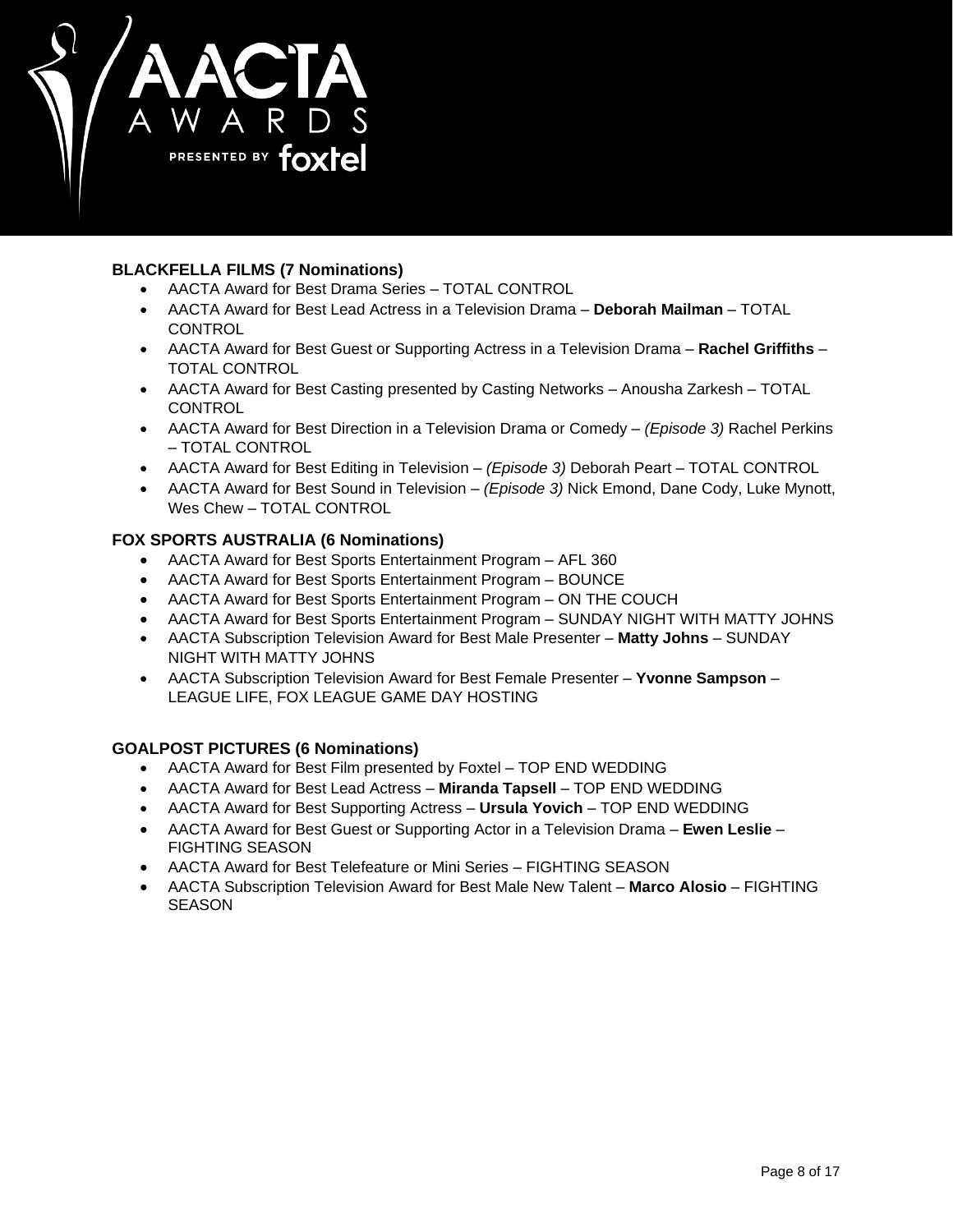

# **GUESSWORK TELEVISION (6 Nominations)**

- AACTA Award for Best Comedy Program FRAYED
- AACTA Award for Best Comedy Program ROSEHAVEN
- AACTA Award for Best Costume Design in Television *(Episode 1)* Nina Edwards FRAYED
- AACTA Award for Best Original Score in Television *(Episode 1)* Bryony Marks FRAYED
- AACTA Award for Best Production Design in Television *(Episode 1)* Fiona Donovan FRAYED
- AACTA Award for Best Sound in Television *(Episode 1)* Mark Cornish, Ralph Ortner FRAYED

# **MATCHBOX PICTURES (6 Nominations)**

- AACTA Award for Best Drama Series SECRET CITY: UNDER THE EAGLE
- AACTA Award for Best Lead Actress in a Television Drama **Anna Torv** SECRET CITY: UNDER THE EAGLE
- AACTA Award for Best Cinematography in Television *(Episode 1 – Run Little Rabbit)* Mark SECRET CITY: UNDER THE EAGLE
- AACTA Award for Best Production Design in Television *(Episode 1 – Run Little Rabbit)* Elizabeth Mary Moore SECRET CITY: UNDER THE EAGLE
- AACTA Subscription Television Award for Best Male New Talent **Frederick du Rietz** SECRET CITY: UNDER THE EAGLE
- AACTA Subscription Television Award for Best Male New Talent **Fletcher Kennedy** SECRET CITY: UNDER THE EAGLE

# **CLOSER PRODUCTIONS (5 Nominations)**

- AACTA Award for Best Guest or Supporting Actor in a Television Drama **Richard Roxburgh** THE HUNTING
- AACTA Award for Best Documentary IN MY BLOOD IT RUNS
- AACTA Award for Best Direction in Television Drama or Comedy *(Episode 3 – #shittyboys)*  Ana Kokkinos – THE HUNTING
- AACTA Award for Best Screenplay in Television *(Episode 3 – #shittyboys)* Matthew Cormack, Niki Aken – THE HUNTING
- AACTA Award for Best Cinematography in a Documentary Maya Newell IN MY BLOOD IT RUNS

# **MERMAN TELEVISION (5 Nominations)**

- AACTA Award for Best Comedy Program FRAYED
- AACTA Award for Best Costume Design in Television *(Episode 1)* Nina Edwards FRAYED
- AACTA Award for Best Original Score in Television *(Episode 1)* Bryony Marks FRAYED
- AACTA Award for Best Production Design in Television *(Episode 1)* Fiona Donovan FRAYED
- AACTA Award for Best Sound in Television *(Episode 1)* Mark Cornish, Ralph Ortner FRAYED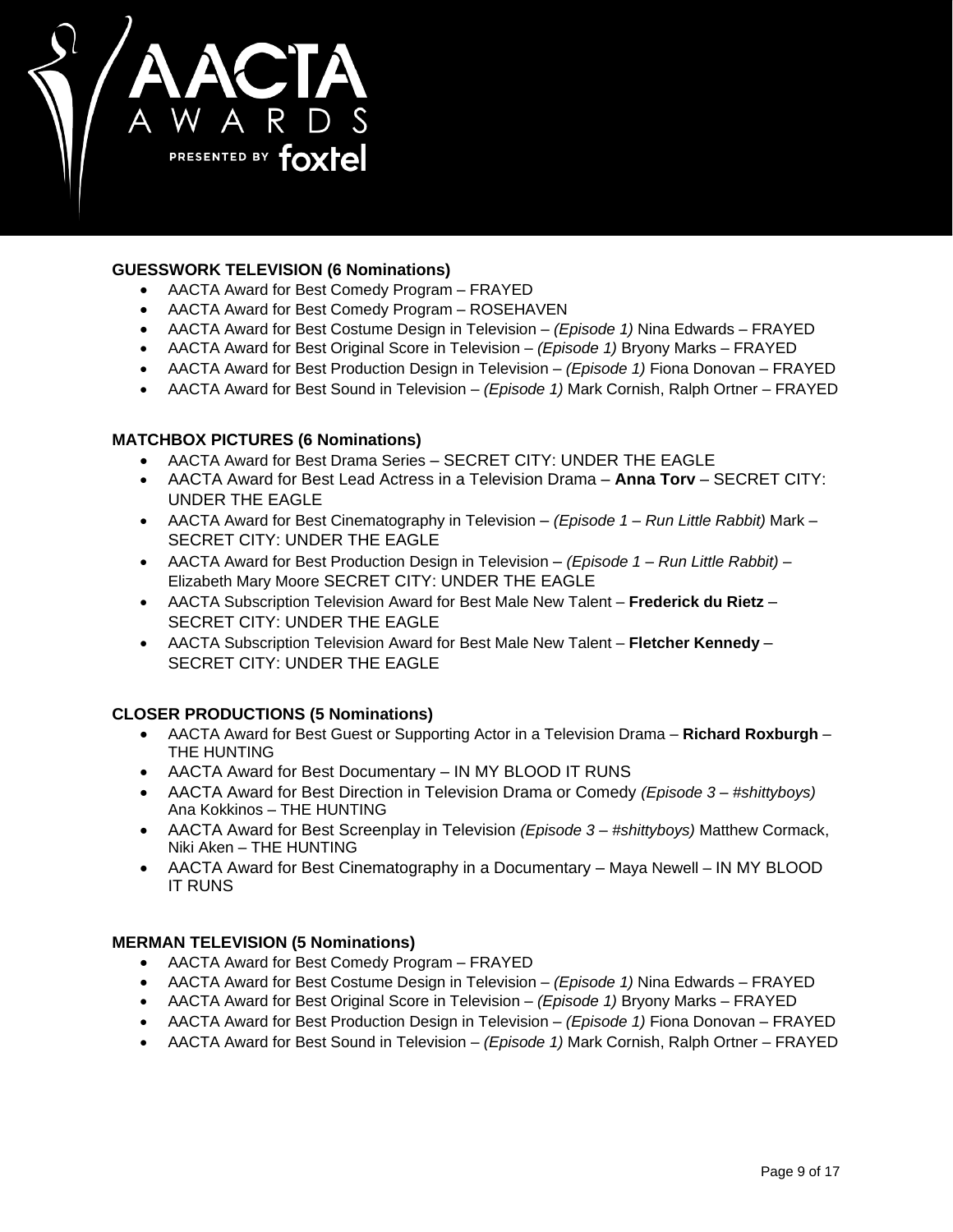

# **PLAYMAKER MEDIA (5 Nominations)**

- AACTA Award for Best Drama Series BLOOM
- AACTA Award for Best Lead Actor in a Television Drama **Bryan Brown**  BLOOM
- AACTA Award for Best Guest or Supporting Actor in a Television Drama **John Stanton** BLOOM
- AACTA Award for Best Guest or Supporting Actress in a Television Drama **Jacki Weaver** BLOOM
- AACTA Subscription Television Award for Best Female New Talent **Usha Cornish** BLOOM

# **BEYOND PRODUCTIONS (4 Nominations)**

- AACTA Award for Best Lifestyle Program LOVE IT OR LIST IT AUSTRALIA
- AACTA Award for Best Lifestyle Program SELLING HOUSES AUSTRALIA
- AACTA Subscription Television Award for Best Male Presenter **Andrew Winter** SELLING HOUSES AUSTRALIA and LOVE IT OR LIST IT AUSTRALIA
- AACTA Subscription Television Award for Best Female Presenter **Shaynna Blaze** SELLING HOUSES AUSTRALIA

## **GIANT DWARF (4 Nominations)**

- AACTA Award for Best Comedy Program THE LETDOWN
- AACTA Award for Best Performance in a Television Comedy **Alison Bell** THE LETDOWN
- AACTA Award for Best Direction in a Television Drama or Comedy *(Episode 2 – The Dilemma)*  Sarah Scheller, Alison Bell – THE LETDOWN
- AACTA Award for Best Production Design in Television *(Episode 2 – The Dilemma)* Roslyn Durnford – THE LETDOWN

# **JUNGLE ENTERTAINMENT (4 Nominations)**

- AACTA Award for Best Drama Series MR INBETWEEN
- AACTA Award for Best Lead Actor in a Television Drama **Scott Ryan** MR INBETWEEN
- AACTA Award for Best Guest or Supporting Actor in a Television Drama **Damon Herriman** MR INBETWEEN
- AACTA Award for Best Guest or Supporting Actress in a Television Drama **Brooke Satchwell** – MR INBETWEEN

# **NORTHERN PICTURES (4 Nominations)**

- AACTA Award for Best Children's Program HARDBALL
- AACTA Award for Best Direction in Nonfiction Television *(Episode 1– Eric, Kathleen & Paul)* Cian O'Clery – EMPLOYABLE ME
- AACTA Award for Best Documentary or Factual Program EMPLOYABLE ME
- AACTA Award for Best Cinematography in a Documentary *(Episode 1 – Oceans)* Paul Bell, Dan Proud, Jon Shaw – MAGICAL LAND OF OZ

# **WORKING DOG PRODUCTIONS (4 Nominations)**

- AACTA Award for Best Comedy Program UTOPIA
- AACTA Award for Best Performance in a Television Comedy **Celia Pacquola** UTOPIA
- AACTA Award for Best Performance in a Television **Rob Sitch** UTOPIA
- AACTA Award for Best Screenplay in Television *(Episode 2 – Working With Children)* Santo Cilauro, Tom Gleisner, Rob Sitch – UTOPIA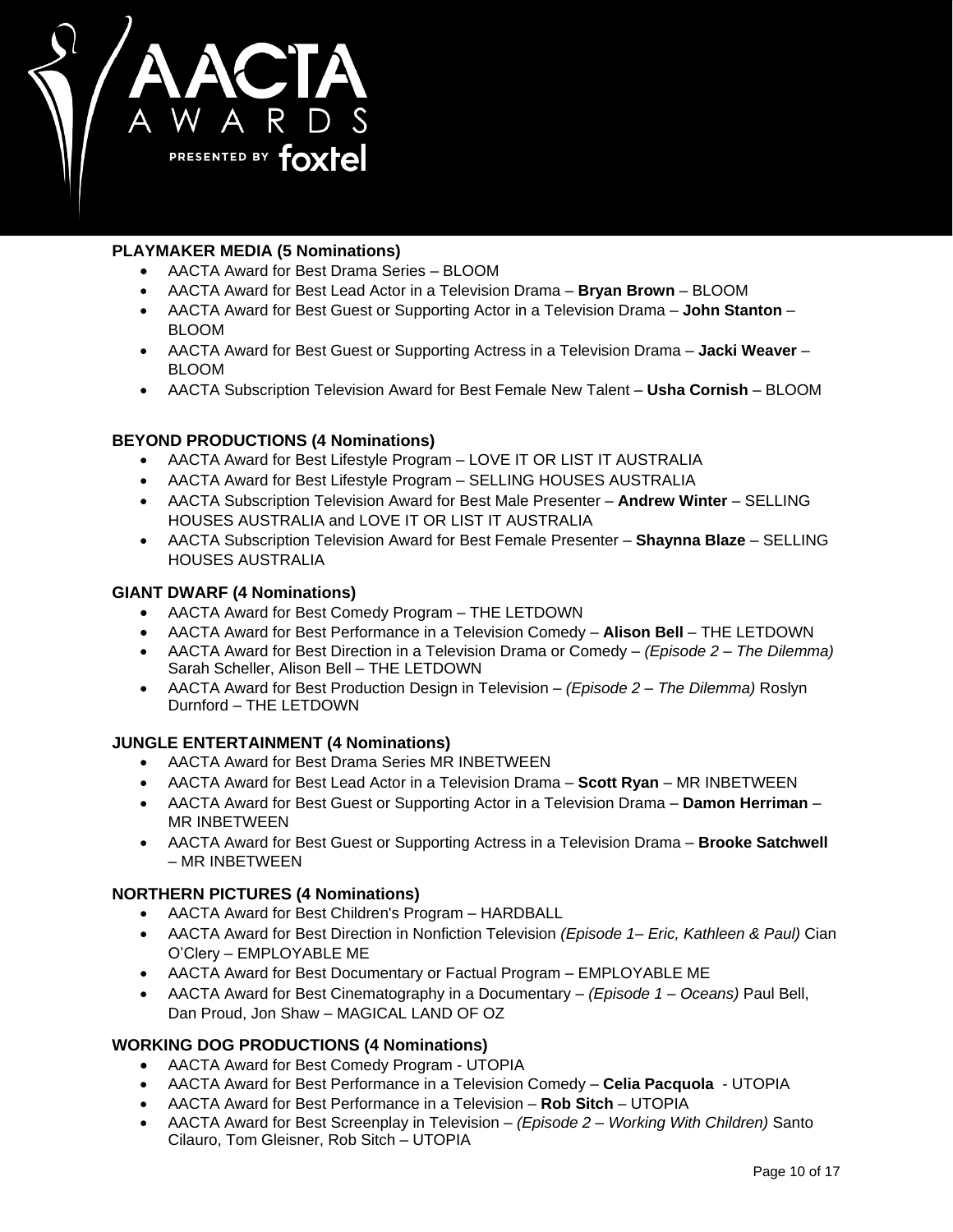

# **AQUARIUS FILMS (3 Nomination)**

- AACTA Award for Best Children's Program THE UNLISTED
- AACTA Award for Best Editing in Television *(Episode 1)* Mat Evans THE UNLISTED
- AACTA Award for Best Original Score in Television *(Episode 1)* Diego Baldenweg, Nora Baldenweg, Lionel Vincent Baldenweg – THE UNLISTED

# **AUSTRALIAN BROADCATING CORPORATION (3 Nominations)**

- AACTA Award for Best Documentary or Factual Program EXPOSED: THE CASE OF KELI LANE
- AACTA Award for Best Editing in a Documentary *(Episode 1 – Truth and Lies)* Lile Judickas EXPOSED: THE CASE OF KELI LANE
- AACTA Award for Best Factual Entertainment Program YOU CAN'T ASK THAT

# **BUSTER PRODUCTIONS (3 Nominations)**

- AACTA Award for Best Children's Program THE UNLISTED
- AACTA Award for Best Editing in Television *(Episode 1)* Mat Evans THE UNLISTED
- AACTA Award for Best Original Score in Television *(Episode 1)* Diego Baldenweg, Nora Baldenweg, Lionel Vincent Baldenweg – THE UNLISTED

# **DEEPER WATER FILMS (3 Nominations)**

- AACTA Award for Best Sound Liam Egan DANGER CLOSE: THE BATTLE OF LONG TAN
- AACTA Award for Best Cinematography Ben Nott DANGER CLOSE: THE BATTLE OF LONG TAN
- AACTA Award for Best Original Score Caitlin Yeo DANGER CLOSE: THE BATTLE OF LONG TAN

# **ESSENTIAL MEDIA GROUP (3 Nominations)**

- AACTA Award for Best Factual Entertainment Program BODY HACK
- AACTA Award for Best Direction in Nonfiction Television *(Episode 1 – Gaza Frontlines)* Jeff Siberry – BODY HACK
- AACTA Award for Best Sound in Television *(Episode 1 – Gaza Frontlines)* Damian Jory BODY HACK

# **THE FILM COMPANY (3 Nominations)**

- AACTA Award for Best Film presented by Foxtel RIDE LIKE A GIRL
- AACTA Award for Best Original Score David Hirschfelder RIDE LIKE A GIRL
- AACTA Award for Best Lead Actress **Teresa Palmer** RIDE LIKE A GIRL

### **GHOST PICTURES (3 Nominations)**

- AACTA Award for Best Documentary MYSTIFY MICHAEL HUTCHENCE
- AACTA Award for Best Editing in a Documentary Richard Lowenstein, Lynn-Maree Milburn, Tayler Martin – MYSTIFY MICHAEL HUTCHENCE
- AACTA Award for Best Sound in a Documentary Robert Mackenzie, Mick Boraso, Simon Rosenberg, Lynn-Maree Milburn – MYSTIFY MICHAEL HUTCHENCE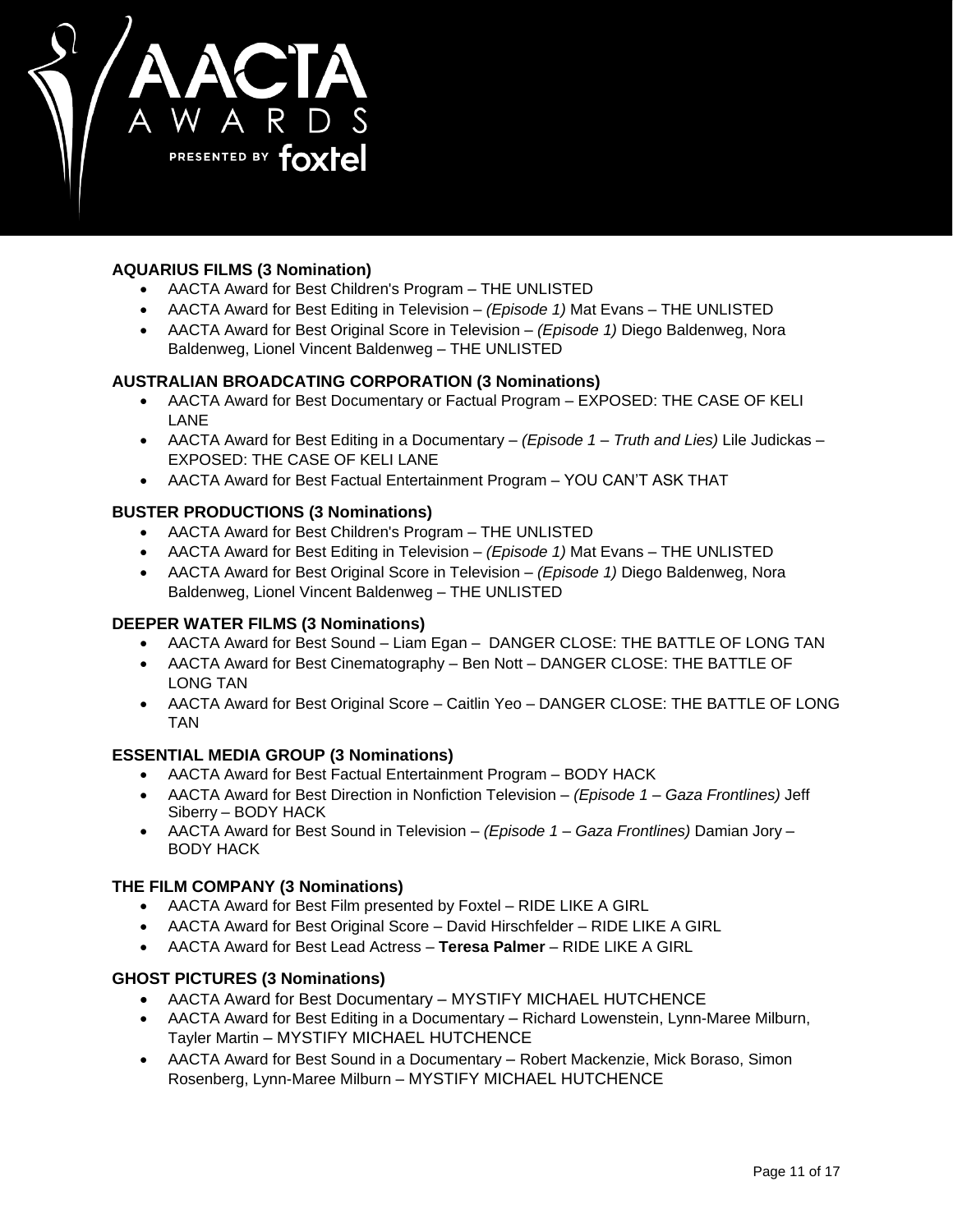

# **LUDO STUDIO (3 Nominations)**

- AACTA Award for Best Online Comedy or Drama CONTENT
- AACTA Award for Best Online Comedy or Drama ROBBIE HOOD
- AACTA Award for Best Children's Program BLUEY

## **MAGDALENE MEDIA (3 Nominations)**

- AACTA Award for Best Film presented by Foxtel RIDE LIKE A GIRL
- AACTA Award for Best Original Score David Hirschfelder RIDE LIKE A GIRL
- AACTA Award for Best Lead Actress **Teresa Palmer** RIDE LIKE A GIRL

# **NIGHT KITCHEN PRODUCTIONS (3 Nominations)**

- AACTA Award for Best Lead Actor **Hugo Weaving** HEARTS AND BONES
- AACTA Award for Best Supporting Actor **Andrew Luri** HEARTS AND BONES
- AACTA Award for Best Supporting Actress **Bolude Watson** HEARTS AND BONES

## **RED DUNE FILMS (3 Nominations)**

- AACTA Award for Best Sound Liam Egan DANGER CLOSE: THE BATTLE OF LONG TAN
- AACTA Award for Best Cinematography Ben Nott DANGER CLOSE: THE BATTLE OF LONG TAN
- AACTA Award for Best Original Score Caitlin Yeo DANGER CLOSE: THE BATTLE OF LONG TAN

# **SBS (3 Nominations)**

- AACTA Award for Best Lifestyle Program DESTINATION FLAVOUR CHINA
- AACTA Award for Best Direction in Nonfiction Television *(Episode 1 – Beijing)* DESTINATION FLAVOUR CHINA
- AACTA Award for Best Cinematography in Television *(Episode 1 – Beijing)* Olivia Hoopmann DESTINATION FLAVOUR CHINA

# **WARNER BROS (3 Nominations)**

- AACTA Award for Best Entertainment Program THE MASKED SINGER
- AACTA Award for Best Costume Design in Television *(Episode 1 – Face Off 1)* Tim Chappel **–** THE MASKED SINGER
- AACTA Award for Best Factual Entertainment Program WHO DO YOU THINK YOU ARE

# **BIG STORIES (2 Nominations)**

- AACTA Award for Best Editing in a Documentary *(Episode 1 – Unseen, Unheard, Unknown)* Bill Murphy – THE CULT OF THE FAMILY
- AACTA Award for Best Original Score in a Documentary *(Episode 1 – Unseen, Unheard, Unknown)* Amanda Brown – THE CULT OF THE FAMILY

### **CJZ (2 Nominations)**

- AACTA Award for Best Factual Entertainment Program GRUEN
- AACTA Subscription Television Award for Best Male Presenter **Ron Iddles** RON IDDLES: THE GOOD COP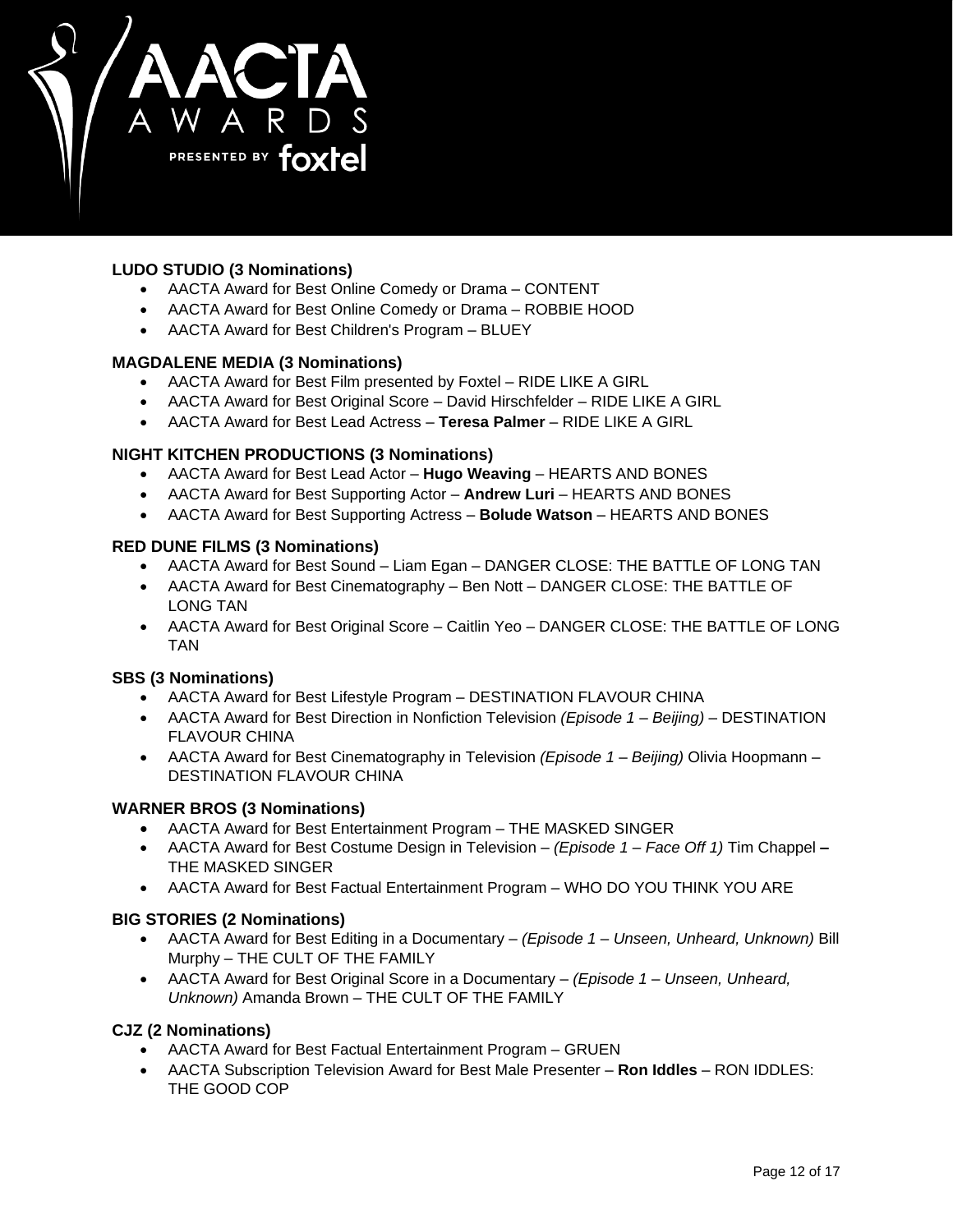

# **ELECTRIC PICTURES (2 Nominations)**

- AACTA Award for Best Cinematography in a Documentary *(Episode 1 – The Spring Offensive)* Torstein Dyrting – 100 DAYS TO VICTORY
- AACTA Award for Best Sound in a Documentary *(Episode 1 – The Spring Offensive)* Ric Curtin, Xoe Baird, Laurie Chlanda – 100 DAYS TO VICTORY

# **FOXTEL (2 Nominations)**

- AACTA Subscription Television Award for Best Female Presenter **Margaret Pomeranz – SCREEN**
- AACTA Subscription Television Award for Best Male Presenter **Graeme Blundell SCREEN**

# **GOODTHING PRODUCTION COMPANY (2 Nominations)**

- AACTA Award for Best Documentary THE AUSTRALIAN DREAM
- AACTA Award for Best Original Score in a Documentary Bryony Marks 2040

# **ROADSHOW ROUGH DIAMOND (2 Nomination)**

- AACTA Award for Best Guest or Supporting Actress in a Television Drama **Kate Box** LES NORTON
- AACTA Award for Best Costume Design in Television *(Episode 1 – You Wouldn't Be Dead For Quids)* Jenny Miles – LES NORTON

# **SEVEN STUDIOS (2 Nominations)**

- AACTA Award for Best Reality Series MY KITCHEN RULES
- AACTA Award for Best Sports Entertainment Program THE FRONT BAR

# **SHARK ISLAND PRODUCTIONS (2 Nominations)**

- AACTA Award for Best Feature Documentary THE FINAL QUARTER
- AACTA Award for Best Editing in a Documentary Sally Fryer THE FINAL QUARTER

# **WHAT HORSE? (2 Nominations)**

- AACTA Award for Best Comedy Program ROSEHAVEN
- AACTA Award for Best Performance in a Television Comedy **Celia Pacquola** ROSEHAVEN

### **A KATERING PRODUCTIONS (1 Nominations)**

AACTA Award for Best Comedy Performer – **Miranda Tapsell** – GET KRACK!N

# **ABS-CBN FILMS, A STAR CINEMA PRODUCTION (1 Nomination)**

 AACTA Award for Best Asian Film presented by Eureka International Group – HELLO, LOVE, GOODBYE

### **AIRPIG PRODUCTIONS (1 Nomination)**

AACTA Award for Best Children's Program – DROP DEAD WEIRD

# **AMBIENCE ENTERTAINMENT (1 Nomination)**

AACTA Award for Best Children's Program – DROP DEAD WEIRD

### **ANIMAL LOGIC (1 Nomination)**

AACTA Award for Best Visual Effects and Animation – CAPTAIN MARVEL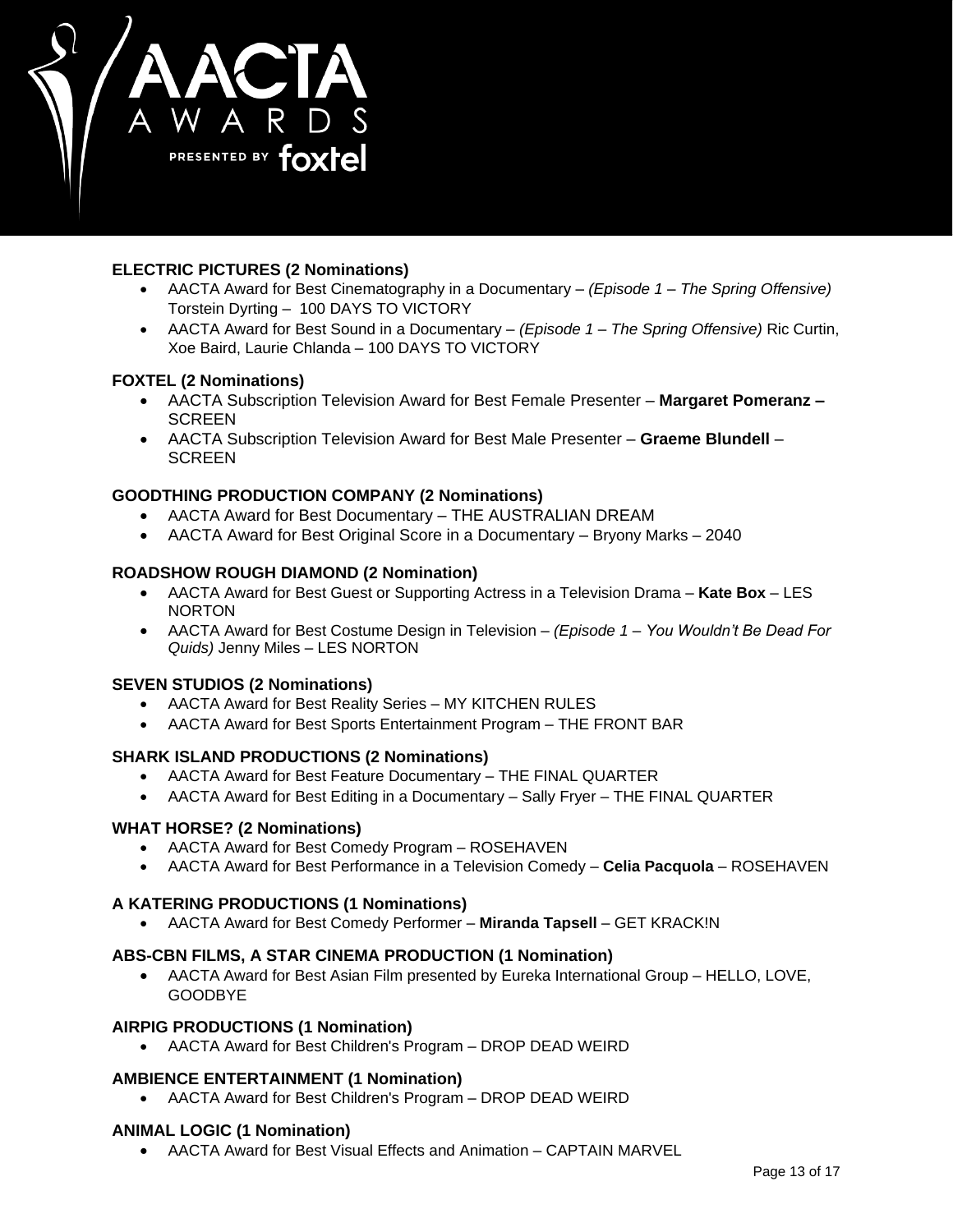

# **ARENAMEDIA (1 Nomination)**

AACTA Award for Best Indie Film presented by Event Cinemas – ACUTE MISFORTUNE

## **ARTEMIS MEDIA (1 Nomination)**

AACTA Award for Best Sound in a Documentary – Nicholas Dunlop – DON'T STOP THE MUSIC

## **BARUNSON E&A, C/O MADMAN ENTERTAINMENT (1 Nomination)**

AACTA Award for Best Asian Film presented by Eureka International Group - PARASITE

### **BEIJING CULTURE MOTION PICTURES ENTERTAINMENT, CHINA FILM, BEIJING DENGFENG INTERNATIONAL MEDIA CO., (1 Nomination)**

 AACTA Award for Best Asian Film presented by Eureka International Group – THE WANDERING EARTH

# **BEIJING ENLIGHT PICTURES CO., HORGOS COLOROOM PICTURES CO.,HORGOS COCOCARTOON CO., KHORGOS OCTOBER CULTURE MEDIA CO., (1 Nomination)**

AACTA Award for Best Asian Film presented by Eureka International Group – NE ZHA

## **BENCHMARK MEDIA AND ENTERTAINMENT (1 Nomination)**

AACTA Award for Best Short Documentary – WOVEN THREADS

### **BLACKHEATH FILMS (1 Nomination)**

AACTA Award for Best Indie Film presented by Event Cinemas – ACUTE MISFORTUNE

### **BRINDLE FILMS (1 Nomination)**

 AACTA Award for Best Cinematography in a Documentary – Dylan River, Shane Mulcahy, Peter Beeh – FINKE: THERE AND BACK

### **BUXSTOCK ENTERTAINMENT (1 Nomination)**

AACTA Award for Best Comedy Program – SAMMY J

### **CAVALIER TELEVISION (1 Nomination)**

AACTA Award for Best Reality Series – THE BLOCK

### **CRASH HOUSE PRODUCTION (1 Nomination)**

AACTA Award for Best Indie Film presented by Event Cinemas – BOOK WEEK

### **EMU RUNNER FILM (1 Nomination)**

AACTA Award for Best Indie Film presented by Event Cinemas – EMU RUNNER

### **EXCEL ENTERTAINMENT AND TIGER BABY (1 Nomination)**

AACTA Award for Best Asian Film presented by Eureka International Group – GULLY BOY

### **FILM CAMP (1 Nomination)**

 AACTA Award for Best Original Score in a Documentary – Luke Altmann – THE LEUNIG FRAGMENTS

### **FIN DESIGN + EFFECTS (1 Nomination)**

AACTA Award for Best Visual Effects and Animation – I AM MOTHER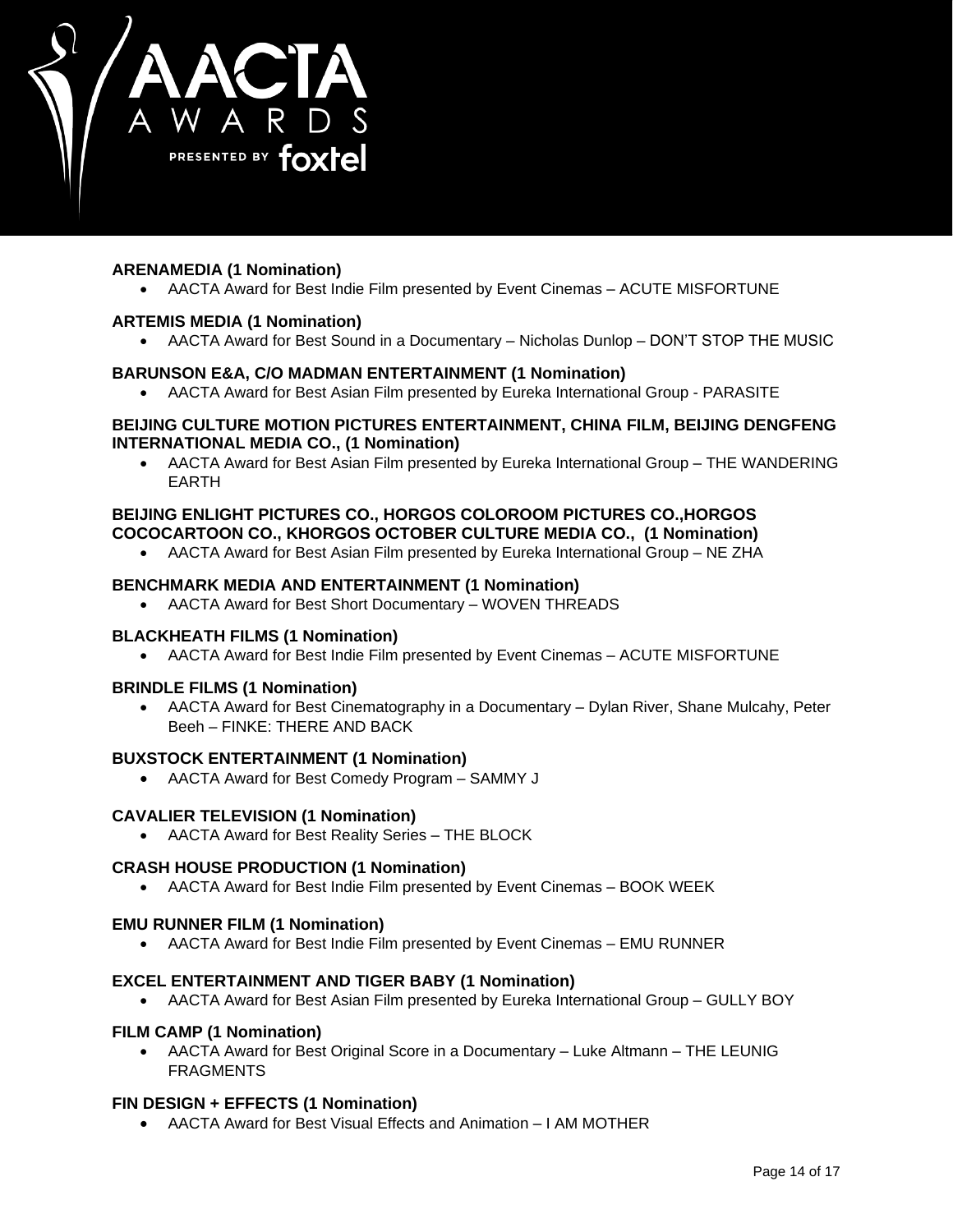

# **FRESHWATER PICTURES (1 Nomination)**

AACTA Award for Best Documentary – THE EULOGY

## **FRONT BAR ENTERPRISES (1 Nomination)**

AACTA Award for Best Sports Entertainment Program – THE FRONT BAR

## **GOOD EGG CREATIVE (1 Nomination)**

AACTA Award for Best Short Film – THE EGG

## **GRAND ILLUSIONS (1 Nomination)**

AACTA Award for Best Short Film – SNARE

## **GRISTMILL (1 Nomination)**

AACTA Award for Best Children's Program – THE INBESTIGATORS

## **GRUSOFLIX (1 Nomination)**

AACTA Award for Best Documentary – THE EULOGY

## **HAVEN'T YOU DONE WELL PRODUCTIONS (1 Nomination)**

 AACTA Award for Best Online Comedy or Drama – AUNTY DONNA: GLENNRIDGE SECONDARY COLLEGE

### **IKANDY FILMS (1 Nomination)**

AACTA Award for Best Documentary – THE EULOGY

### **LATENITE FILMS (1 Nomination)**

AACTA Award for Best Short Film – REBOOTED

### **LUMA PICTURES (1 Nomination)**

AACTA Award for Best Visual Effects and Animation – SPIDER MAN: FAR FROM HOME

### **METHOD STUDIOS (1 Nomination)**

AACTA Award for Best Visual Effects and Animation – AQUAMAN

### **MIDWINTER FILMS (1 Nomination)**

AACTA Award for Best Online Comedy or Drama – OVER AND OUT

### **NIKKATSU CORPORATION (1 Nomination)**

 AACTA Award for Best Asian Film presented by Eureka International Group – WE ARE LITTLE **ZOMBIES** 

## **NINE NETWORK (1 Nomination)**

AACTA Award for Best Reality Series – THE BLOCK

### **OXFORD SCIENTIFIC FILMS (1 Nomination)**

 AACTA Award for Best Cinematography in a Documentary – *(Episode 1 – Oceans)* Paul Bell, Dan Proud, Jon Shaw – MAGICAL LAND OF OZ

# **PASSION PICTURES (1 Nomination)**

AACTA Award for Best Documentary – THE AUSTRALIAN DREAM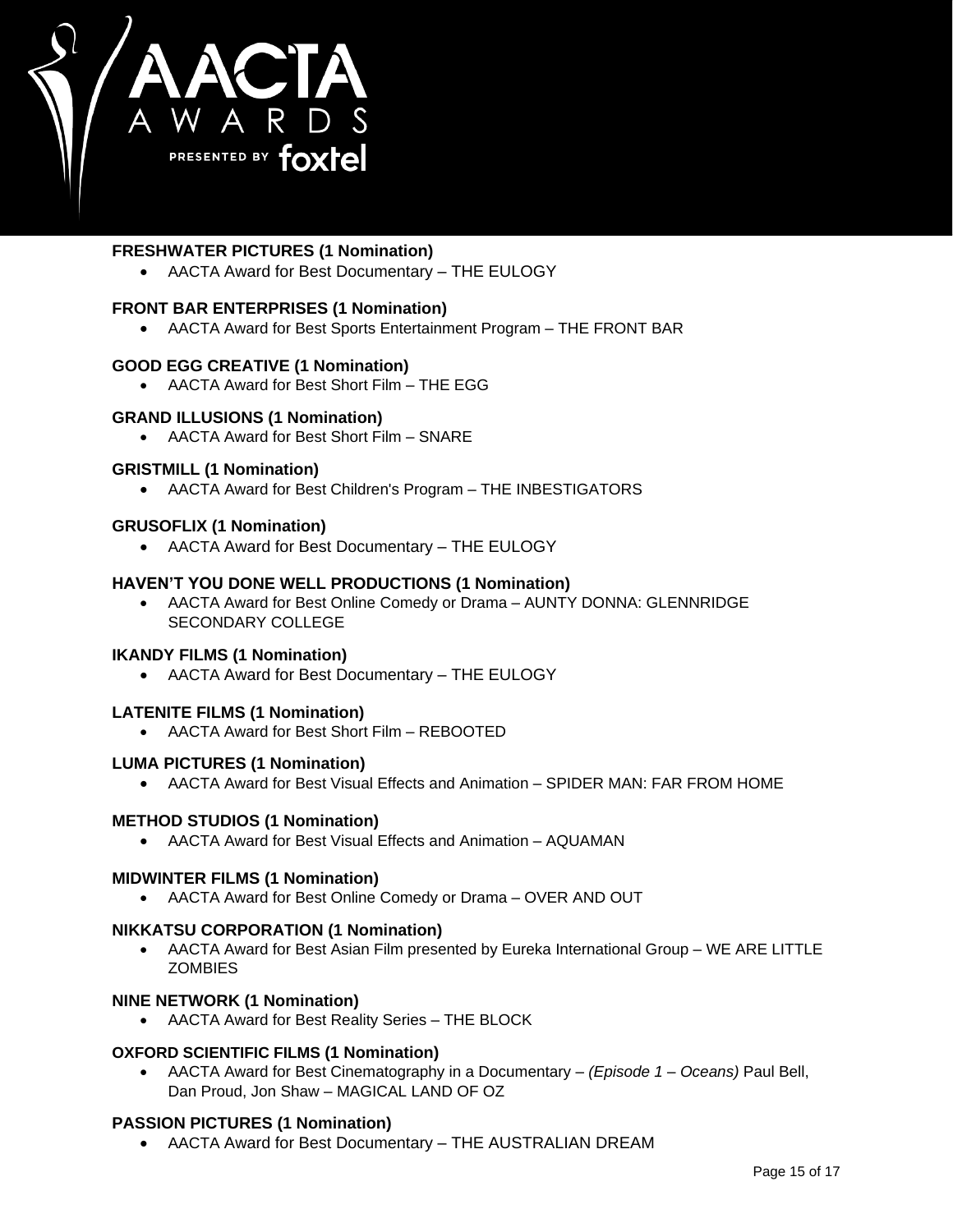

# **THE PENGUIN EMPIRE (1 Nomination)**

AACTA Award for Best Supporting Actress – **Hilary Swank** – I AM MOTHER

# **PERFECT VILLAGE ENTERTAINMENT HK, LE VISION PICTURES (BEIJING) CO., SHANGHAI TENCENT PICTURES CULTURE MEDIA COMPANY (1 Nomination)**

AACTA Award for Best Asian Film presented by Eureka International Group – SHADOW

# **PLOT MEDIA (1 Nomination)**

AACTA Award for Best Indie Film presented by Event Cinemas – ACUTE MISFORTUNE

## **POSITIVE APE (1 Nomination)**

 AACTA Award for Best Documentary or Factual Program – GATWICK – THE LAST CHANCE **HOTEL** 

### **PRINCESS PICTURES (1 Nomination)**

AACTA Award for Best Online Comedy or Drama – KOALA MAN

### **PROJECTOR FILMS (1 Nomination)**

 AACTA Award for Best Original Score in a Documentary – Adit Gauchan, Vincent Goodyer – MARTHA: A PICTURE STORY

# **REVOLUTION PICTURES (1 Nomination)**

 AACTA Award for Best Sound in a Documentary – Chris Goodes – DEFEND, CONSERVE, PROTECT

### **RISING SUN PICTURES (1 Nomination)**

AACTA Award for Best Visual Effects and Animation – DUMBO

### **RITUAL PICTURES (1 Nomination)**

AACTA Award for Best Short Documentary – DEMONIC

### **SINCE1788 PRODUCTIONS (1 Nomination)**

AACTA Award for Best Online Comedy or Drama – ROBBIE HOOD

# **SLA FILMS (1 Nomination)**

AACTA Award for Best Short Documentary – DEMONIC

### **SOUTHERN LIGHT FILMS (1 Nomination)**

AACTA Award for Best Supporting Actress – **Hilary Swank** – I AM MOTHER

### **STRANGER THAN FICTION FILMS (1 Nomination)**

AACTA Award for Best Documentary or Factual Program – AUSTRALIA IN COLOUR

### **SUSAN LANE STUDIO (1 Nomination)**

AACTA Award for Best Short Animation – SOHRAB AND RUSTUM

# **TELEGAEL (1 Nomination)**

AACTA Award for Best Children's Program – DROP DEAD WEIRD

# **THINKATIVE TELEVISION (1 Nomination)**

AACTA Award for Best Entertainment Program – HARD QUIZ